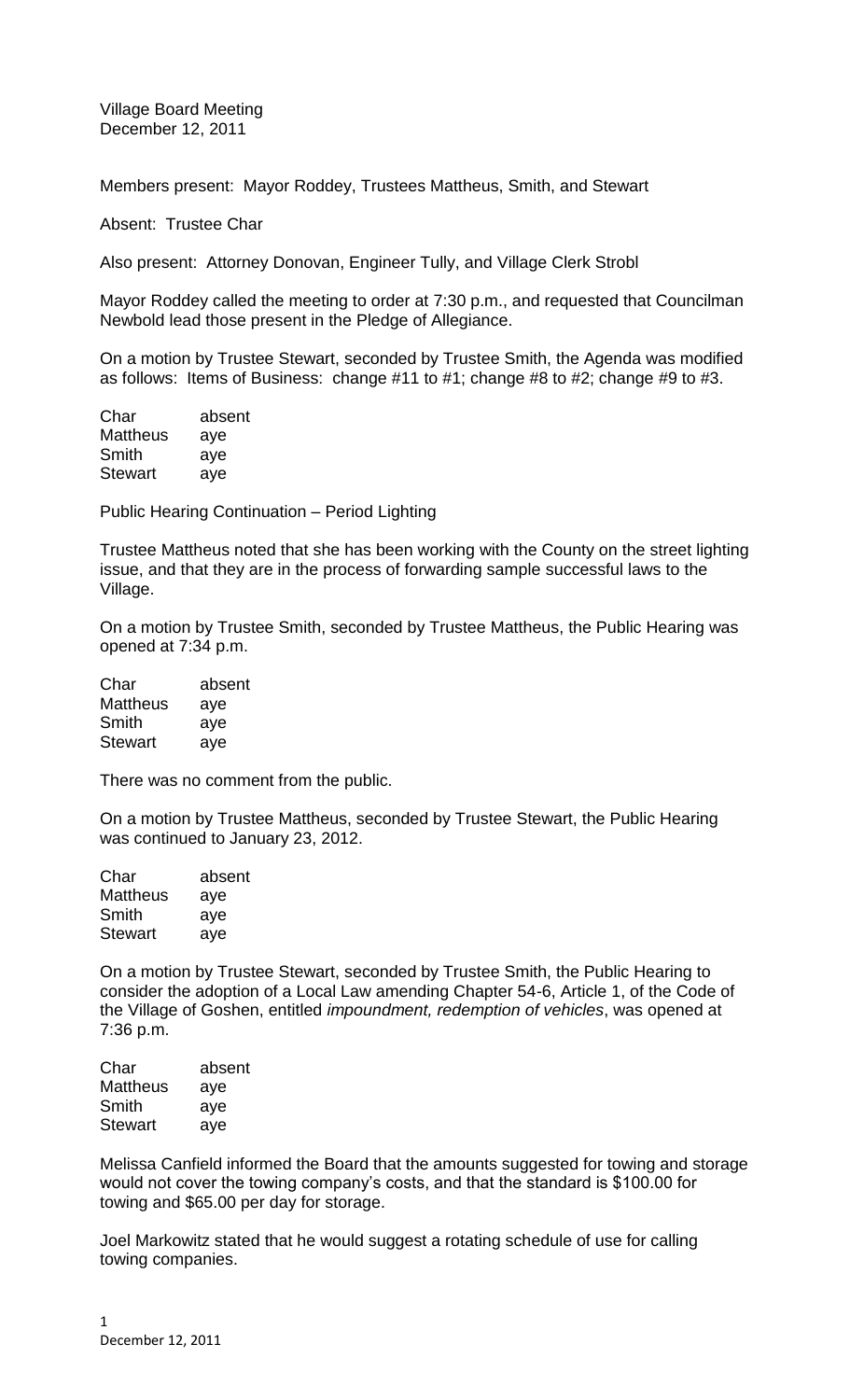Mayor Roddey noted that the Board was not ready to make an immediate decision with regard to proposed Local Law #4 of 2011.

On a motion by Trustee Stewart, seconded by Trustee Smith, the Board voted to close the Public Hearing, and receive written comments on the proposed Local Law until the January 9, 2012 Village Board Meeting.

| absent |
|--------|
| aye    |
| aye    |
| aye    |
|        |

On a motion by Trustee Mattheus, seconded by Trustee Smith, the Minutes of the November 28, 2011 Village Board Meeting were accepted as submitted.

| Char            | absent |
|-----------------|--------|
| <b>Mattheus</b> | aye    |
| Smith           | aye    |
| <b>Stewart</b>  | aye    |

## Communications

Mayor Roddey read a letter from the DeGraw family, thanking Officers Komondorea and Rich for their outstanding support and quick response to a recent medical call.

Mayor Roddey read a request from Rabbi Pesach Burston for Chabad Orange County's annual Community Chanukah Lighting ceremony.

On a motion by Trustee Mattheus, seconded by Trustee Stewart, permission for the event, scheduled for Tuesday, December 27, 2011, from 5:00 to 6:00 p.m., was granted, pending receipt of the necessary insurance documents.

| absent |
|--------|
| aye    |
| aye    |
| aye    |
|        |

Mayor Roddey read a letter from Orange County Youth Football League, listing dates on which they wish to meet in Village Hall during 2012.

On a motion by Trustee Smith, seconded by Trustee Mattheus, permission for the use of Village Hall on the dates specified was granted.

| absent |
|--------|
| aye    |
| aye    |
| aye    |
|        |

#### Items of Business

Mayor Roddey announced the successful completion of an agreement with the Town of Goshen for the provision of sewer services, which was adopted by the Town Board at their last meeting. The Mayor commended all those who worked so hard to reach this positive conclusion, especially Village Attorney Donovan.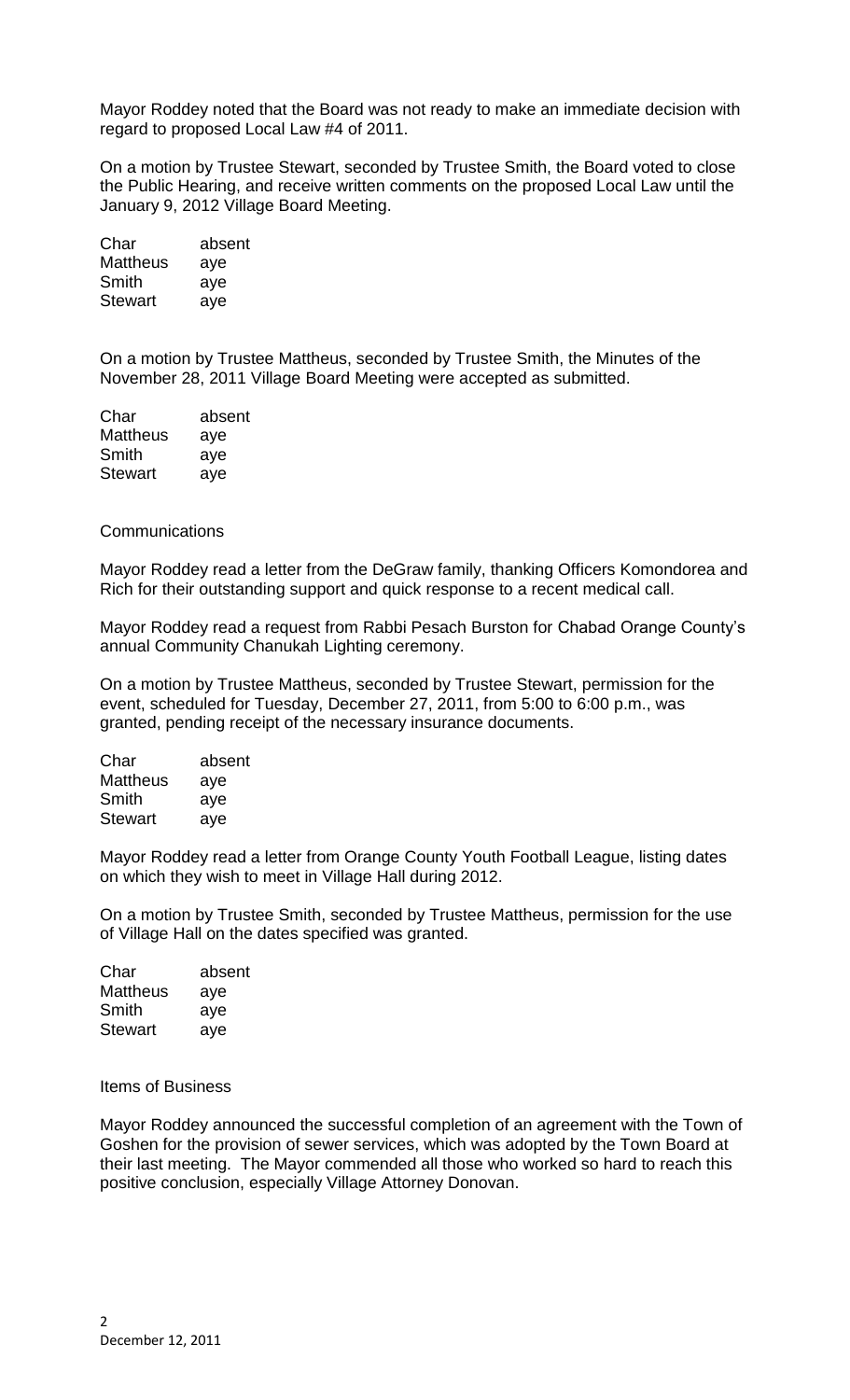Trustee Stewart moved the following, which was seconded by Trustee Smith:

**WHEREAS**, the Village of Goshen, hereinafter referred to as the "Village" has heretofore commenced litigation against the Town of Goshen, the Arcadia Hills Sewer District and the Hambletonian Park Sewer District, hereinafter collectively referred to as the "Town," regarding unpaid sewer charges allegedly due and owing to the Village from the Town; and

**WHEREAS**, the Village and the Town now wish to settle the said litigation upon mutually agreeable terms which terms are in the overall best interest of all parties involved and which include the execution of a new Intermunicipal Agreement with respect to Sewer Services between the Town and the Village;

### **NOW**, **THEREFORE**, it is hereby

**RESOLVED**, that the Village agrees to accept the sum of twenty-five thousand dollars (\$25,000.00) from the Town in full satisfaction of all claims for unpaid sewer charges for the years 2008, 2009 and 2010; and it is further

**RESOLVED**, that the Mayor of the Village of Goshen is hereby authorized by the Village Board to execute any and all documents consistent with terms of this resolution which may be necessary to settle and terminate the litigation on behalf of the Village of Goshen as set forth herein; and it is further

**RESOLVED,** that the Mayor is further authorized to execute on behalf of the Village the *Intermunicipal Agreement With Respect to Sewer Services* that is annexed to and made part of this resolution.

*Upon a roll call vote with 3 Trustees voting in favor and 0 Trustees voting against the foregoing Resolution was duly adopted.*

> Town and Village of Goshen Intermunicipal Agreement With Respect to Sewer Services

This Agreement made the day of December, 2011 by and among the Town of Goshen, a duly constituted municipal corporation having offices at 41 Webster Avenue, Goshen, New York; Town of Goshen Sewer District # 1 (Hambletonian Park Sewer District), a duly constituted municipal sewer district; Town of Goshen Sewer District # 2 (Arcadia Hills Sewer District), a duly constituted municipal sewer district, all collectively hereinafter referred to as "Town" and the Village of Goshen, a duly constituted municipal corporation having offices at 276 Main Street, Goshen,

New York, hereinafter referred to the "Village" recites as follows:

WITNESSETH:

WHEREAS, the Village and Town are authorized pursuant to the provisions of Article 5-G of the General Municipal Law of the State of New York to enter into agreements providing for cooperation regarding the undertaking of certain mutually beneficial municipal activities, and

WHEREAS, the Village presently owns, operates and maintains a waste water treatment facility, and

WHEREAS, heretofore the Town has created two (2) sewer districts known as Hambletonian Park Sewer District No. 1 and Arcadia Hills Sewer District No. 2, hereinafter referred to as "Districts", and

WHEREAS, the Town Board of the Town of Goshen, by operation of law, acts as the Board of Sewer Commissioners for both the Town of Goshen Sewer District # 1 (Hambletonian Park Sewer District) and Town of Goshen Sewer District # 2 (Arcadia Hills Sewer District); and

WHEREAS, heretofore the Town and Village have entered into written agreements under the terms of which the Village agreed to treat sewage generated by the aforementioned Districts in the Village Sewage Treatment Plant, and

WHEREAS, the Districts have previously constructed, operate and maintain lateral sewer systems, including sewerage pumping stations, for waste water collection from homes within the Districts, and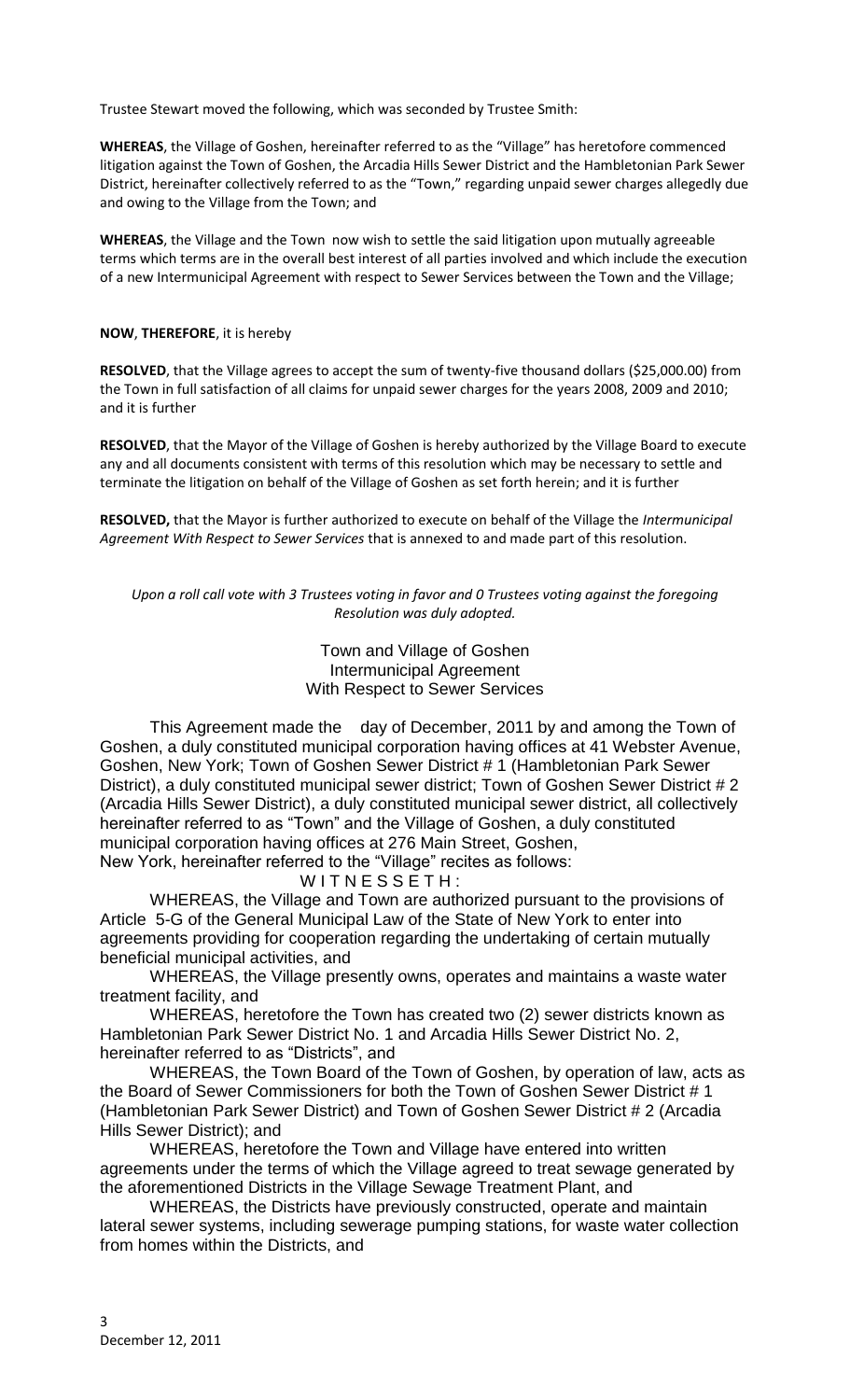WHEREAS, the Town and Village now desire to enter into a new written agreement to replace and supersede all prior written agreements and/or contracts with respect to the provisions of sewer services by the Village to the Town,

NOW, THEREFORE, it is agreed by and between the Town and Village, as follows:

1. The Town will continue to operate and maintain the lateral sewer systems including the sewage pumping stations within the Districts as well as all Town lines installed on behalf of the Districts which are located outside of District boundaries.

2. The Town has and will continue to maintain a totalizing indicating recording flow meter at the terminal point of the collection system within each District. Said meter(s) shall measure all flows originating in the particular District prior to discharge into the District force main which discharges into the Village system. The Town agrees that the meter(s) will be recalibrated and certified as to accuracy by Town to the Village on an annual basis. A copy of the certification(s) shall be filed with the Village not later than the last date of March in each calendar year commencing with the first day of March, 2012, and annually thereafter during the term of this contract. The Village shall have the right to inspect and independently verify the accuracy of the District meter at any time at the Village's sole cost and expense.

3. The Village plant has a totalizing indicating recording flow meter installed at a point so that all flows into the Village plant are introduced into the Village system before the meter. The Village agrees that said meter(s) will be recalibrated and certified as to accuracy by the Village on an annual basis. A copy of the certification(s) shall be filed with the Town not later that the last day of March in each calendar year commencing the first day of March, 2012, and annually thereafter during the term of this contract. The Town shall have the right to inspect and independently verify the accuracy of the Village meter any time at the Town's sole cost

## and expense.

4. (a) Beginning with the sewer bill issued by the Village in January, 2012, the Town will pay to the Village for treatment of all sewage flow from the District(s) into the Village system in direct proportion to the overall cost of treatment of all flows at the Village plant; subject to certain restrictions and modification as set forth in paragraph 4 (b) infra. The following formula will be used to calculate costs charged by the Village to the Town for treatment of the District sewage:

> The total flow measured by the District meter for a 12 month period, being the period January 31 to December 31 in a particular year, divided by total flow into the Village sewage treatment plant times the total costs of the operation, maintenance, administration and related costs of operation of the Village treatment plant, less any paid contributions toward operation and maintenance or capital expenditures at the plant received from any Governmental entity; same to be credited during the Village fiscal year when received plus a ten percent (10%) surcharge on the foregoing calculated amount; plus then factoring in to the calculation an amount equal to 76% of the debt service attributable to the Village treatment plant as said debt service amount existed as of May 31, 2009.

4. (b) The Village, in employing the aforementioned cost calculation formula, paragraph 4 (a) supra, shall exclude therefrom any and all costs and expenses directly or indirectly related to the remediation or earth removal activities performed by the Village and/or its agents and contract vendees with respect to the removal of the material stockpiled during the construction of the wastewater treatment plant.

The Village, in employing the aforementioned cost calculation formula, paragraph 4 (a) supra, shall exclude therefrom any and all costs and expenses directly or indirectly related to any activity in operating, maintaining, repairing, improving and/or expanding its sewerage system outside the Village plant facility.

The Village, in employing the aforementioned cost calculation formula, paragraph 4 (a) supra, acknowledges that the prescribed New York State Accounting Manual Chart of Accounts does not provide for the allocation of common costs which are contemplated and will be incurred under the terms of this agreement. In that connection, the Village agrees to establish additional categories of cost segregation to define cost(s) with respect to the wastewater treatment facility as follows: Direct, Indirect, and DNA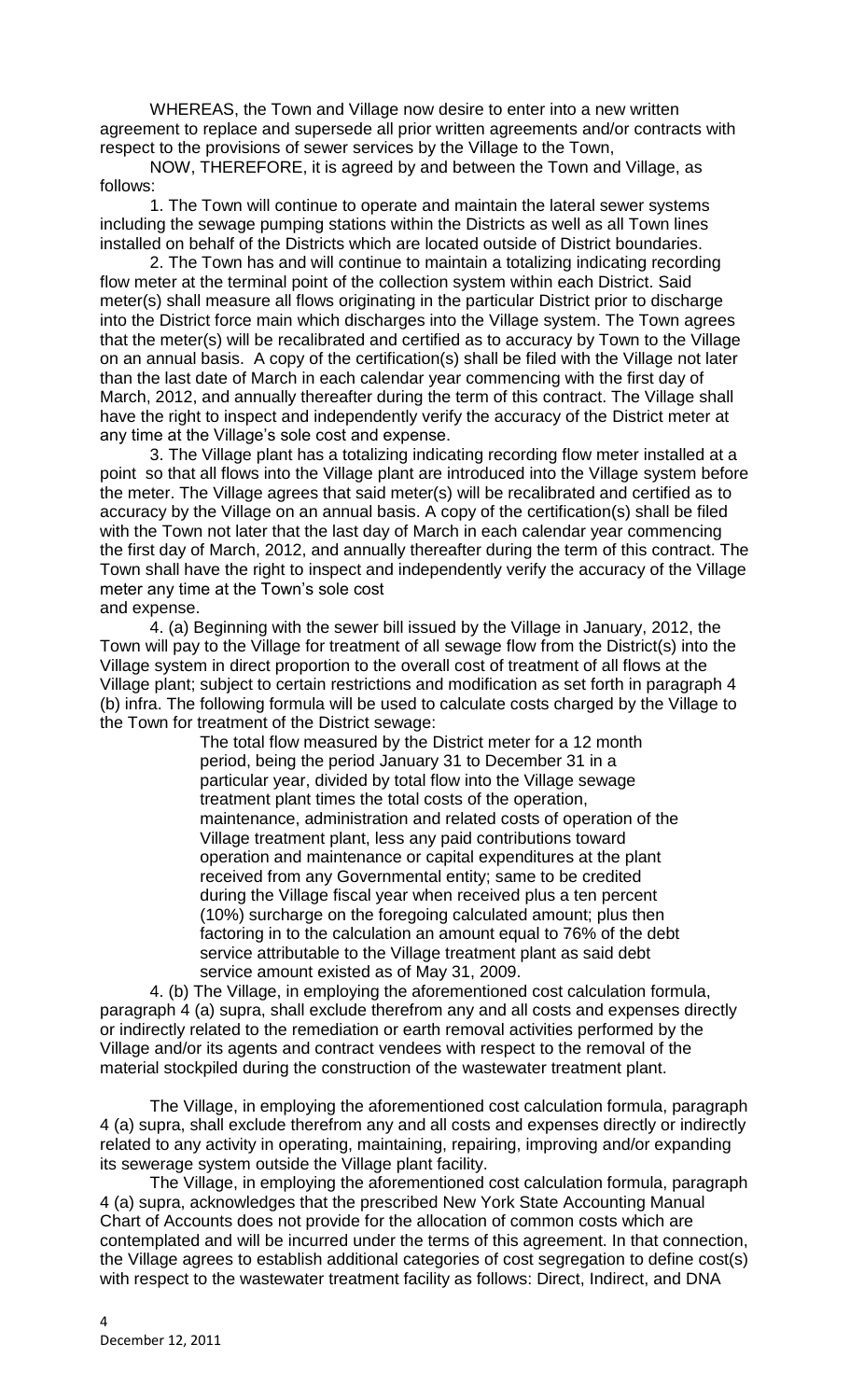(Does Not Apply). Said categories of cost segregation shall include, but not be limited to, accounts such as legal, engineering, administration, insurance and Department of Public Works force account work.

Costs classified as Direct Costs are deemed 100% attributable to the Village wastewater treatment plant.

Costs classified as Indirect Costs are deemed related to the Village wastewater treatment plant in the percentage(s) as set forth in Exhibit A, annexed.

Costs classified in the DNA categories are not associated with the Village wastewater treatment plant and are not to be included in the billing formula.

Costs classified as Department of Public Works force account work. The Village acknowledges that it has established a system to track the payroll of its Department of Public Works as it relates to the Village sewer fund. The Village will enhance the tracking system to allow further allocation of cost(s) to the wastewater treatment facility versus other areas of the Village's sewer infrastructure. The Department of Public Works costs allocable to the wastewater treatment plant will be a direct cost in the billing formula. The Department of Public Works costs allocable to other areas will be a DNA cost and not included in the billing formula.

Costs classified as fringe benefits will be allocated in the same manner and in the same categories as the associated payroll costs.

Annexed hereto as Exhibit A is a non-exhaustive listing of the pertinent category expenses, together with percentage (%) allocations if applicable, New York State account codes and classifications to be employed and/or utilized as per the terms of this agreement in calculating the pertinent annual Town bill(s).

It is understood that the allocation(s) set forth in Exhibit A annexed are estimates and are subject to adjustment based upon actual costs incurred. The appropriate percentages to be allocated shall be subject to the agreement of both the Village and Town Board. In the event the Boards cannot agree on the appropriate allocation, the Town shall pay to the Village the amounts that are not in dispute as provided in this contract. The parties will then have a period of sixty (60) days within which to reach agreement on the appropriate allocations. If agreement cannot be reached within sixty (60) days, then both parties agree to submit the disputed portion of the bill to binding arbitration for resolution.

4. (c) In the event the Village undertakes any capital improvement project directly to the wastewater treatment facility, the Town shall only be responsible for its share of costs pursuant to the formula established in paragraph 4 (a) supra to the extent that the Town benefits from such improvement. Any capital improvement project undertaken by the Village not directly related to the wastewater treatment facility shall not be the cost or expense responsibility of the Town in any respect.

5. In order for the Town to prepare the budget(s) for the District(s), the Village agrees that not later than August 1st in each year during the term of this contract, the Village will advise the Town in writing of the estimated sewer use charges which the Village will bill the Town during the next succeeding calendar year. In order that the Town and the Village have the most accurate cost and expense information available, the Town and the Village through their respective budget officers together with the liaison for sewer from each municipality shall meet semi-annually in July and October of each year to review and discuss the terms of this agreement; the actual accruing cost and expense items to be utilized by the Village in calculating the Town's sewer billings as set forth in paragraph 4 supra; the prospective billing(s) to be rendered by the Village to the Town for sewer service; the cost(s) and expense(s) of operations of the Village sewer plant and such other informational items and issues as necessary to effectuate and further the terms of this agreement shall meet; in form and negotiate, subject to the approval of the pertinent Town/Village Board, the appropriate percentage allocation(s) for the Indirect categories as set forth in Exhibit A annexed.

6. To the extent applicable to the particular municipality, the Town and the Village acknowledge that each municipality is potentially obligated to comply with any directives issues by the DEC and/or EPA or any other governmental agency.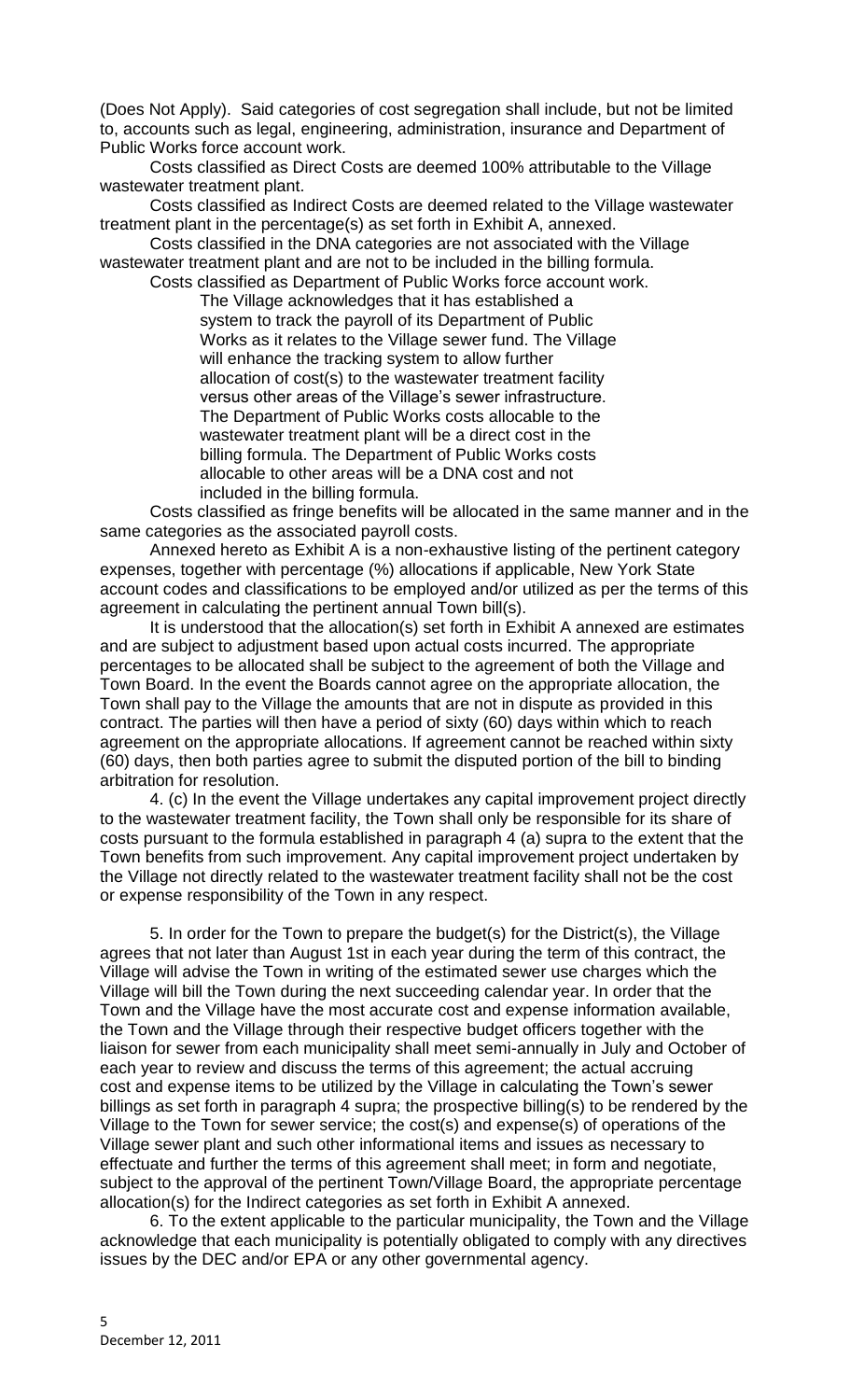7. The Town agrees that there shall be no additional construction permitted by the Town within the District(s) to be hooked into the existing sewer system without the prior written consent of the village; this provision shall not prevent the replacement of any home or homes destroyed by fire or other disaster. Requests for service from and access to the Village wastewater treatment facility; shall be submitted in writing, simultaneously, to the Goshen Village Board and to the Goshen Town Board. The extent of the development of an applicant's property, including but not limited to, the number of housing units that may be approved, shall be reviewed, regulated and approved strictly in accordance with the terms, provisions and regulations of the Town of Goshen Zoning Code as it exists at the time of said application. The availability of Village sewer shall not, in and of itself, allow the applicant's property to receive development approvals which would result in a greater number of approvable units than otherwise be permitted under the Town of Goshen Zoning Code as it exists at the time of said application and/or approval.

All applications for access to the Village wastewater treatment facility shall demonstrate to the satisfaction of the Town and the Village of Goshen that acceptable wastewater disposal facilities can feasibly be developed to serve any proposed development without the necessity of extension of municipal wastewater treatment service from the Village.

In connection with the approval of any request to access the Village sewer treatment facility, the Goshen Village Board shall require and review an engineering analysis that the capacity available within the Village treatment facility is adequate and available for the additional access. Said analysis shall be made available to the Town upon submission.

8. In the event any dispute or question of interpretation shall arise between the parties relating to the provisions of this agreement, either party may submit the dispute or question of interpretation to arbitration and that each will be bound by the decision of the arbitrator(s).

9. Notwithstanding the actual date of adoption of this agreement, the parties agree that the payment provisions herein shall be effective as of the first day of January, 2011.

10. The Town agrees that in the event it is sixty days or more late with any payment due hereunder, that the Village shall have the right to charge interest and/or late charges on the late payment which said interest and/or late charges shall be the same rate which is then imposed by the Village on a user within the Village whose payment is late. It is understood and agreed that the aforementioned late fee policy shall not apply to any amounts in dispute unless and until it is determined or agreed that said disputed amount is in fact due and owing to the Village.

11. The Town acknowledges that there is an infiltration problem within the District. The Town has proceeded with certain steps to alleviate the infiltration problem(s) and the Town agrees that it will continue to use its best efforts to rectify the existing situation.

12. This agreement shall be effective for a period of five (5) years from the date hereof. At the expiration of the original five (5) year term, this agreement shall be automatically renewed in one (1) year increments unless and until the Town and/or the Village elects to terminate or otherwise modify same.

IN WITNESS WHEREOF, the parties hereto have signed this agreement on the day and year first above written.

| <b>VILLAGE OF GOSHEN</b>                                                                                                                                                                                                       | <b>TOWN OF GOSHEN</b>                       |
|--------------------------------------------------------------------------------------------------------------------------------------------------------------------------------------------------------------------------------|---------------------------------------------|
| By: the contract of the contract of the contract of the contract of the contract of the contract of the contract of the contract of the contract of the contract of the contract of the contract of the contract of the contra | By: $\overline{\phantom{a}}$                |
| Kyle P. Roddey,                                                                                                                                                                                                                | Mayor Douglas Bloomfield, Supervisor        |
|                                                                                                                                                                                                                                | TOWN OF GOSHEN SEWER DISTRICTS #1, 2        |
|                                                                                                                                                                                                                                |                                             |
|                                                                                                                                                                                                                                | Douglas Bloomfield, Supervisor/Commissioner |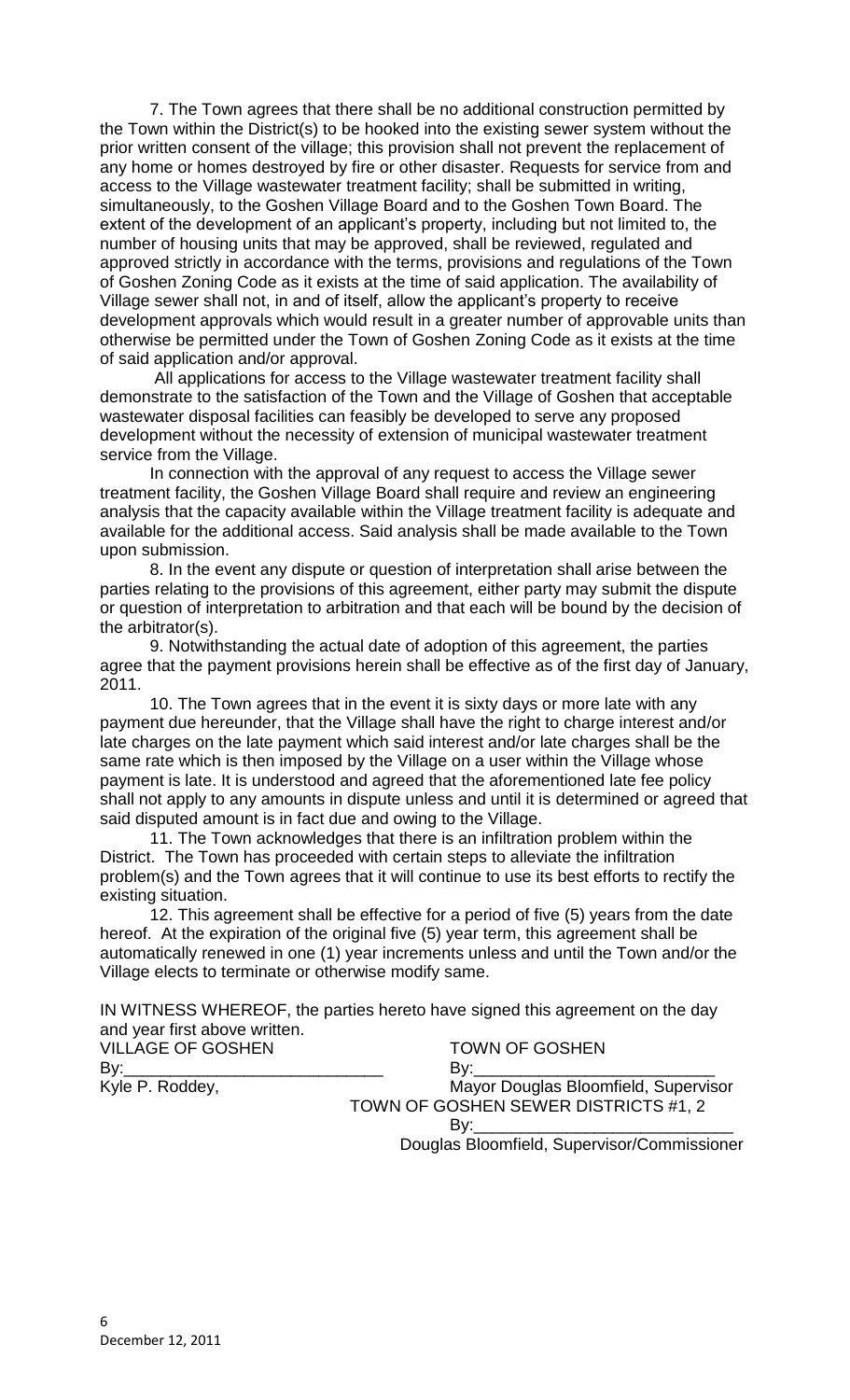### **RESOLUTION OF THE BOARD OF TRUSTEES OF THE VILLAGE OF GOSHEN DECLARING ITSELF LEAD AGENCY AND ISSUING A NEGATIVE DECLARATION PURSUANT TO THE STATE ENVIRONMENTAL QUALITY REVIEW ACT FOR THE AWARD OF A MUNICIPAL SOLID WASTE DISPOSAL AGREEMENT WITH TAYLOR BIOMASS ENERGY-MONTGOMERY, LLC.**

WHEREAS, the Village provides municipal garbage collection services for the residents of the

#### Village; and

WHEREAS, the Village solicited competitive bids for a solid waste disposal- resource recovery facility within Orange County that would provide the means for an environmentally safe way to dispose of the waste collected by the Village and that would also provide it with a limitation on its future liability; and

WHEREAS, Taylor Biomass Energy – Montgomery, LLC was the only entity that submitted a bid

and proposed contract in response to the Village's solicitation; and

WHEREAS, the Village's proposed action of entering into a contract for waste disposal services is an action subject to the New York State Environmental Review Act ("SEQRA");

WHEREAS, the Village Board has before it a completed draft Environmental Assessment Form

("EAF") in regard to the proposed action;

NOW, THEREFORE, BE IT RESOLVED as follows:

- 1. That the Mayor is hereby authorized to sign the completed EAF, and
- 2. That the proposed action is an Unlisted Action;
- 3. That the Village Board, as the sole involved agency, after due consideration of all the

facts and circumstances in this matter does hereby adopt the annexed Negative Declaration.

On a motion made by Trustee Smith, seconded by Trustee Stewart, the resolution was adopted

by a vote of 3 ayes and 0 nays with 0 abstentions.

## **SEQRA NEGATIVE DECLARATION**

#### **Notice Of Determination Of Non-Significance**

Lead Agency: Village of Goshen Village Board 276 Main Street Goshen, New York 10924

Date: December 12, 2011

This notice is issued pursuant to Part 617 of the implementing regulations pertaining to Article 8 (State Environmental Quality Review) of the Environmental Conservation Law. The lead agency has determined that the proposed action described will not have a significant effect on the environment.

Title of Action: Award of a Municipal Solid Waste Disposal Agreement with Taylor Biomass Energy-Montgomery, LLC.

SEQRA Status: Unlisted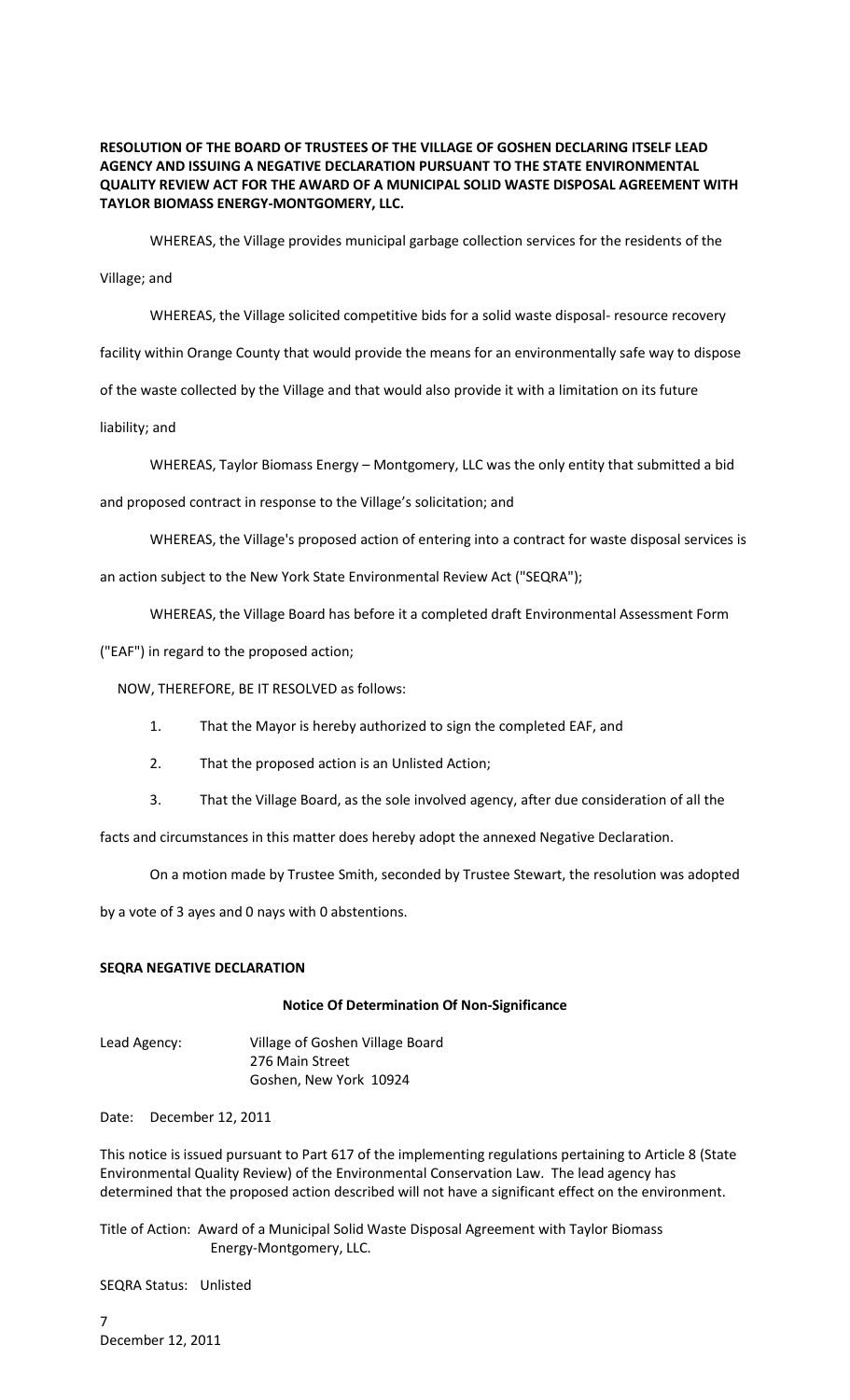Description of Action: The Village is awarding a municipal solid waste disposal agreement.

Location: Village-wide.

Reasons Supporting This Determination:

The Village presently disposes the solid waste it collects by transporting the same to a Countyowned transfer station in New Hampton where it is ultimately transferred to a landfill for disposal. The Village has, in the past, sought ways of disposing of its solid waste in more environmentally-friendly means such as the formerly proposed Pencor-Masada ethanol plant that would have transformed the bulk of its solid waste to a renewable energy source that did not carry the long-term liability potential that landfills do.

In 2011, the Village solicited competitive bids for a solid waste disposal- resource recovery facility within Orange County that would provide the means for an environmentally safe way to dispose of its waste and that would also provide it with a limitation on its future liability. Taylor Biomass Energy – Montgomery, LLC was the only entity that submitted a bid in response to the Village's solicitation. Taylor Biomass Energy- Montgomery, LLC has a proposed facility within the Town of Montgomery with the means of producing an energy source through the gasification of municipal solid waste that is to commence operation sometime between January 1, 2013 and December 31, 2014.

The Taylor facility has been the subject of a complete environmental and site plan review by the Town Board of the Town of Montgomery including the preparation of Environmental Impact Statement and adoption of a Findings Statement. On November 22, 2010, the Town Board issued its Findings Statement with regard to the Taylor Facility and imposed various mitigation measures to lessen the potential for any adverse environmental impacts that may occur during the construction and operation of said Facility. The Village Board has reviewed the Town Board's Environmental Impact Statement and Findings Statement for the proposed facility and its operations, and adopts as its own the data and findings the November 22, 2010 Findings Statement issued by the Town Board as applicable to the proposed waste disposal contract. Particularly, as the basis for this Negative Declaration, the Board finds:

a) The Village's solid waste stream will no longer end in a landfill with the attendant adverse environmental effects but rather will be used to develop renewable energy and generate electric power.

b) The economic benefits to the Village and its residences in hauling its waste to the Taylor Facility are numerous, including substantially lower tipping fees.

c) As per the aforesaid Findings Statement, all potential significant adverse environmental impacts of the TBE facility have been mitigated to the maximum extent practicable, and there will be no significant adverse environmental impacts from the Village's proposed action of entering a municipal solid waste disposal agreement.

Contact Person for further information:

Kyle Roddey, Mayor Village of Goshen 276 Main Street Goshen, New York 10924

Trustee Mattheus moved the following, which was seconded by Trustee Smith:

**WHEREAS,** the Village of Goshen has received one bid for the providing of Solid Waste Disposal Services; and

**WHEREAS,** the bid, in the amount of Sixty-six dollars per ton (\$66.00/ton), was received from Taylor Biomass Energy; and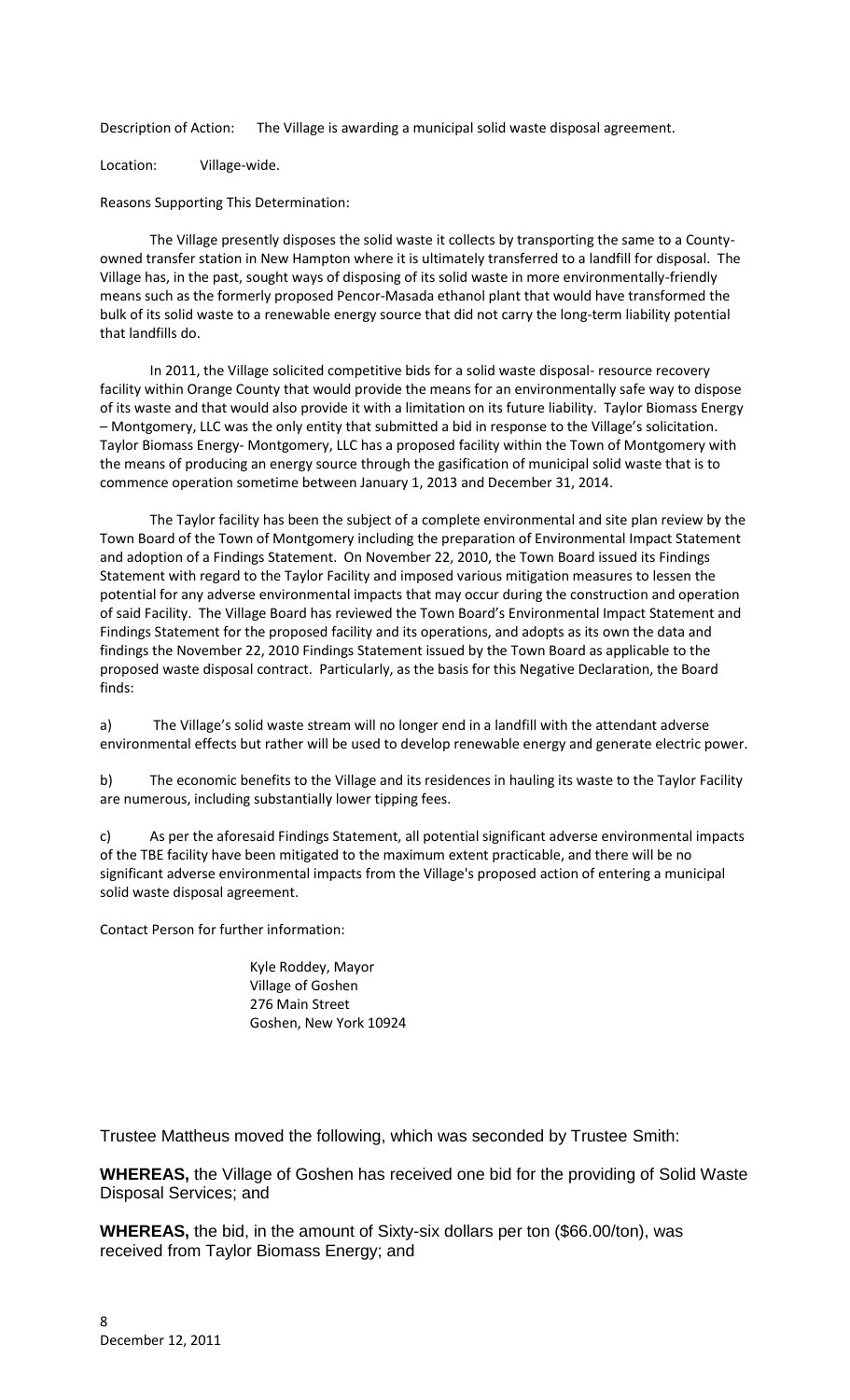**WHEREAS,** Taylor Biomass Energy is the single responsible bidder for the provision of Solid Waste Disposal Services, having submitted all required documentation and bidding certification to consider their bid in the amount of \$66.00 per ton complete;

# **NOW, THEREFORE,** it is hereby

**RESOLVED,** that the provision of Solid Waste Disposal Services be awarded to Taylor Biomass Energy.

| Char            | absent |
|-----------------|--------|
| <b>Mattheus</b> | aye    |
| Smith           | aye    |
| <b>Stewart</b>  | aye    |

On a motion by Trustee Mattheus, seconded by Trustee Smith, bills as examined by members of the Board were approved in accordance with Abstract 2011/2012 numbers 15 and 16, check numbers 2611 through 2659 in the amount of \$199,880.25.

| absent |
|--------|
| aye    |
| aye    |
| aye    |
|        |

On a motion by Trustee Mattheus, seconded by Trustee Smith, Village Clerk Strobl is hereby authorized to attend the New York Conference of Mayor's Village Election Workshop, to be held January 10, 2012 in Fishkill, New York. The total cost for this training is \$60.00.

| Char            | absent |
|-----------------|--------|
| <b>Mattheus</b> | aye    |
| Smith           | aye    |
| <b>Stewart</b>  | aye    |

Trustee Stewart offered the following Resolution, and moved its adoption:

Resolved: to authorize the surplusing of the following vehicle:

1993 Ford F-250 VIN 1FTHF26H5PNB03762

The foregoing Resolution was seconded by Trustee Mattheus, and a vote resulted as follows:

| Char     | absent |
|----------|--------|
| Mattheus | aye    |
| Smith    | aye    |
| Stewart  | aye    |